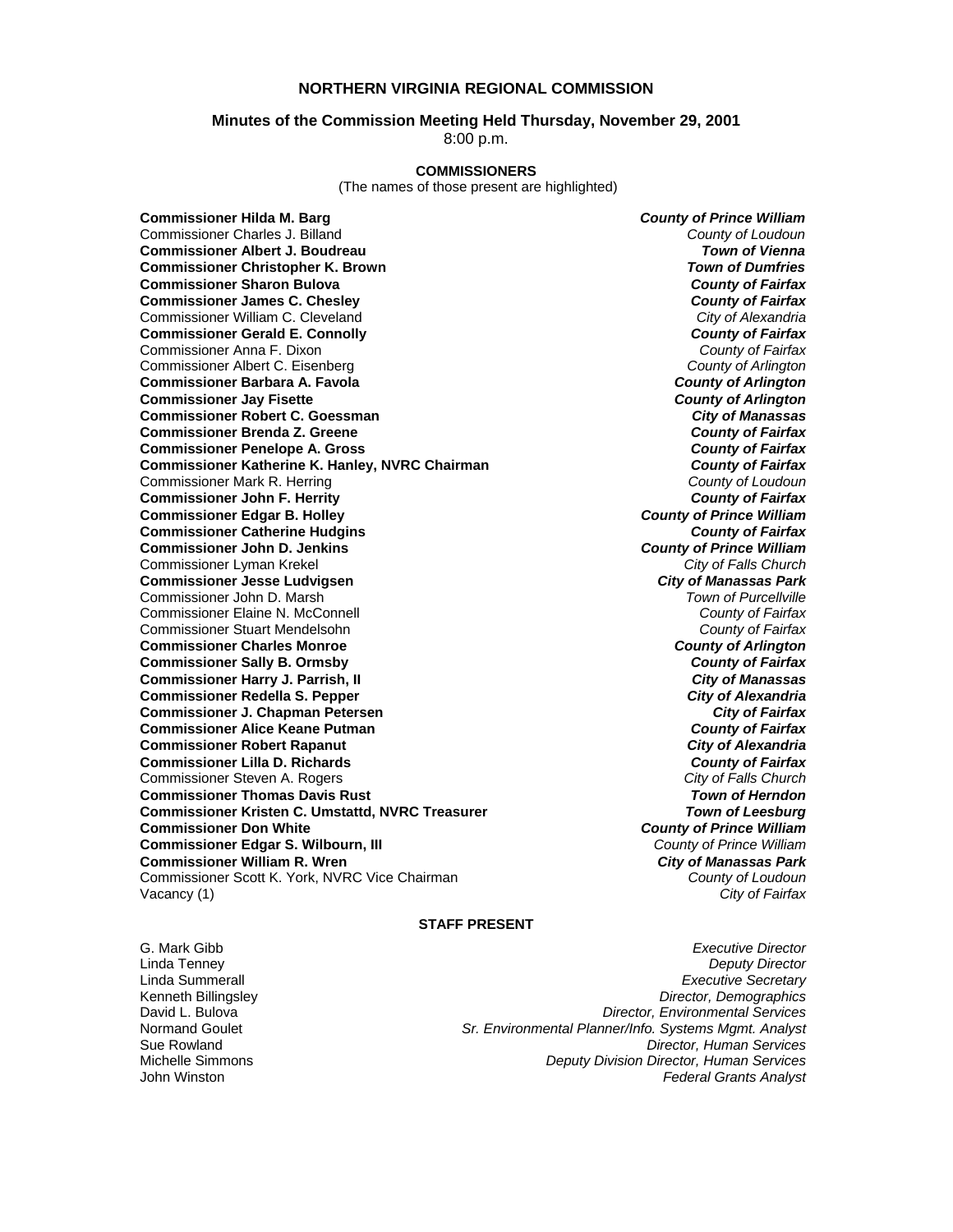### **GUESTS PRESENT**

| Susan Allan, MD, JD, MPH<br>Don Harris<br>David Lasso, Esq. |                                                                                                                                                                        | Director, Health Services Div., Arlington DHS<br>Vice President, Government Relations, Inova Health System<br>Veneable, Baetjer and Howard                                                                                                                                                                                                                                    |
|-------------------------------------------------------------|------------------------------------------------------------------------------------------------------------------------------------------------------------------------|-------------------------------------------------------------------------------------------------------------------------------------------------------------------------------------------------------------------------------------------------------------------------------------------------------------------------------------------------------------------------------|
| <b>CALL TO ORDER</b>                                        | Chairman Hanley called the meeting to order at 8:03 p.m.                                                                                                               |                                                                                                                                                                                                                                                                                                                                                                               |
|                                                             | Chairman Hanley recognized the Commission's two newest members: Robert Goessman<br>representing the City of Manassas and Don White representing Prince William County. |                                                                                                                                                                                                                                                                                                                                                                               |
|                                                             | joined in a round of applause.                                                                                                                                         | Chairman Hanley also noted that two Commissioners, Messrs. Petersen and Rust, had<br>been elected to the House of Delegates. As Commissioner Petersen had not yet arrived,<br>she read a certificate of appreciation to Commissioner Rust, and the members and staff                                                                                                          |
|                                                             |                                                                                                                                                                        | The certificate of appreciation was read to Commissioner Petersen after the presentation.                                                                                                                                                                                                                                                                                     |
| PLEDGE OF<br><b>ALLEGIANCE</b>                              | The Pledge of Allegiance was recited by all present.                                                                                                                   |                                                                                                                                                                                                                                                                                                                                                                               |
| <b>ROLL CALL</b>                                            |                                                                                                                                                                        | The roll was called and all members present or absent were noted for the record.                                                                                                                                                                                                                                                                                              |
| <b>MINUTES</b>                                              | Commission meeting.<br>unanimously.                                                                                                                                    | Commissioner Richards moved approval of the minutes of the October 25, 2001,<br>The motion was seconded and the minutes were approved                                                                                                                                                                                                                                         |
| <b>PRESENTATION</b>                                         | Public Health Response to Bioterrorism                                                                                                                                 |                                                                                                                                                                                                                                                                                                                                                                               |
|                                                             |                                                                                                                                                                        | Chairman Hanley introduced the two speakers, Dr. Susan Allan and Mr. Don Harris.                                                                                                                                                                                                                                                                                              |
|                                                             | conference on weapons of mass destruction.                                                                                                                             | Dr. Allan has served as the public health officer for Arlington County since 1987. She<br>received her medical and law degrees from Harvard University and a Master's of Public<br>Health from Johns Hopkins. Dr. Allan serves on the National Association of County Health<br>Officers' Bioterrorism Task Force and recently addressed the armed forces international        |
|                                                             |                                                                                                                                                                        | Mr. Harris is the Vice President of Government Affairs for Inova Health System. He is<br>responsible for developing public policy, coordinating federal and state government<br>relations, and serving as liaison to local and state businesses.                                                                                                                              |
| Susan Allan                                                 | departments and the hospitals.                                                                                                                                         | Dr. Allan opened by remarking that the recent anthrax incident has caused the nation to re-<br>examine the issue of bioterrorism and how to better protect local communities. It has<br>highlighted the interdependence of the public health system with the police and fire                                                                                                  |
|                                                             | public health incident.                                                                                                                                                | Dr. Allan concluded by stating that historically, public health has not been viewed as a high<br>priority, and it has been eroded at the state and national levels. Public health needs to<br>visible in the community, actively monitoring day-to-day activities and conditions.<br>Currently, public health departments are understaffed and unequipped to handle a major   |
| questions and<br>answers                                    |                                                                                                                                                                        | Commissioner Umstattd reported she had recently attended a briefing in Roanoke, where a<br>physician with the Centers for Disease Control and Prevention (CDC) who is the GIS<br>coordinator pointed out the same problems cited by Dr. Allan. That physician pointed out<br>that the localities are all in a first-response position and are the only ones with good data as |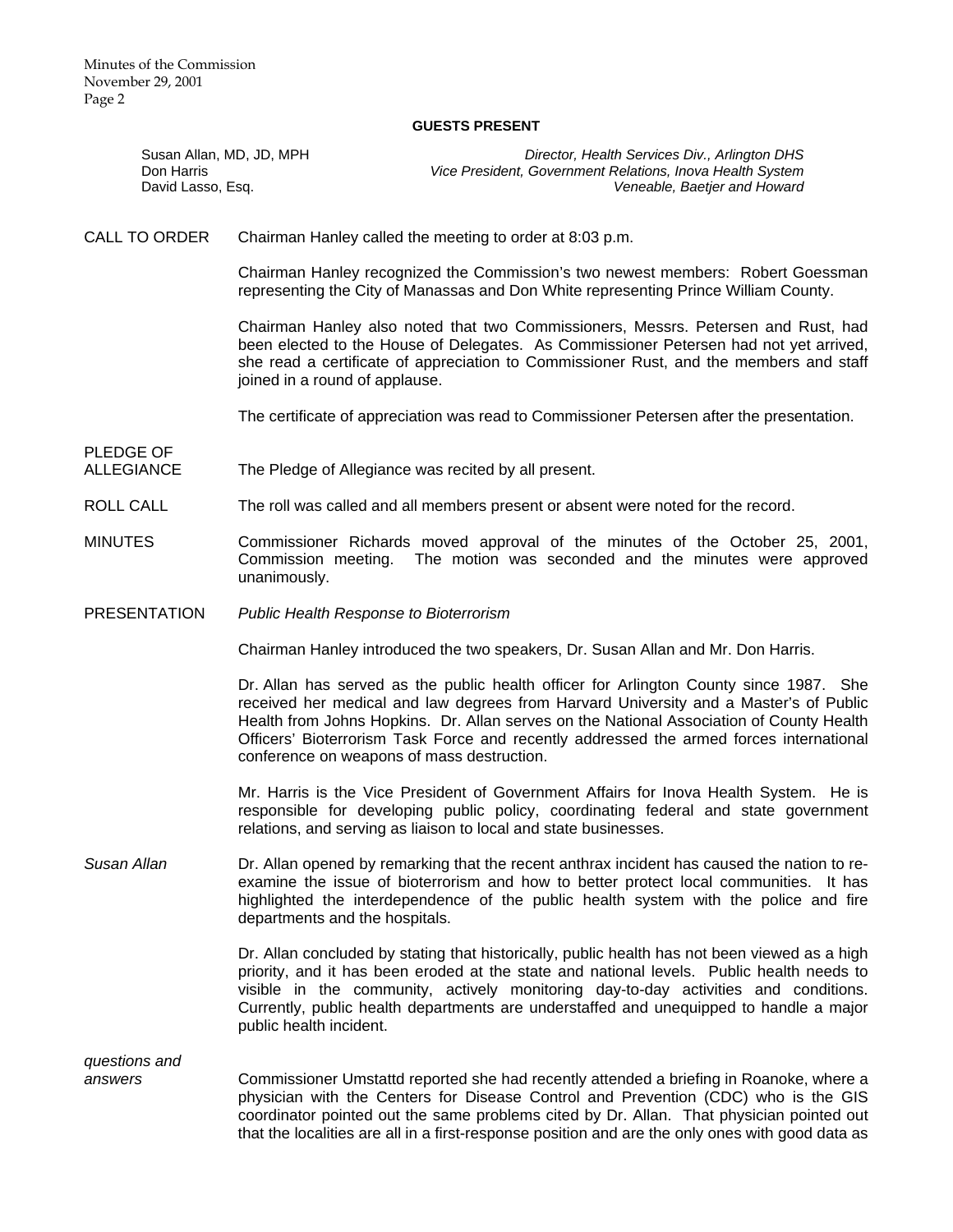> to where there are residential buildings as opposed to commercial buildings. That physician said the CDC needs help from the localities to develop a standardized countrywide GIS system. Further, FEMA does not cover bioterrorism attacks. Dr. Allan concurred with these points.

**Don Harris** Mr. Harris reported that hospitals are currently rethinking their disaster plans. Inova Health System hospitals are conducting weekly meetings and holding disaster training drills. These exercises include lockdowns (prevents public access to hospitals so the caregivers do not become infected); communications failures (what to do if the telephone system is down); and materials/supply management (fully-equipped trucks can move to the needed site).

> Mr. Harris stated that important information came out of the recent anthrax situation: No one was in charge; public health lacked the mechanism to tie together all the emergency rooms, the private physicians' offices, the public health departments. Inova Fairfax Hospital created a command center using a fax machine to communicate with all emergency rooms and health departments area-wide from Fredericksburg to Winchester. In conjunction with the health department, Fairfax Hospital personnel wrote the protocols for what was presenting in Fairfax. The protocols were faxed to the emergency rooms and posted on the hospital's website. Mr. Harris stressed that the General Assembly and the federal government need to look at the mechanism for health system communications and provide the appropriate funding for same, as well as for the health system's response to chemical and bioterrorist attacks, since the Washington area is a prime target for a future attack.

> Mr. Harris added in Northern Virginia, an emergency response coalition has formed, consisting of the hospitals; health departments; fire, EMS, police and rescue forces. However, regional communication is a challenge and becomes more so when the District is added to the equation.

# *questions and*

*answers* Commissioner Connolly asked about a national inoculation against smallpox. Dr. Allan replied at this time, the plan is to be mobilized immediately when the very first case is identified. Immunization on a large-scale is extremely expensive and not without risks; some people will die from the vaccine.

> Dr. Allan said regionally, MWCOG has a bioterrorist committee, and this issue is being looked at on the national level as well.

> Commissioner Gross inquired about the need for a regionally coordinated message about bio/chemical risk. Dr. Allan replied that the area's response to the drinking water emergency in 1993 is a good model. Mr. Harris added that protocols are being developed for biological and chemical situations.

> Dr. Allan replied to Commissioner Richards' inquiry by stating that the mortality rate for inhalation anthrax is extremely high and it is difficult to diagnose. Public health training has been provided for private physicians and hospital staff.

> Commissioner Ormsby asked what happens to symptomatic people during a hospital lockdown. Dr. Allan replied that area hospitals will be designated as "clean," meaning they will not accept the symptomatic people, and "dirty," meaning they will treat symptomatic people. Triage sites will also be established close to the hospitals.

> Dr. Allan stated that there is no definitive answer as to whether or not an adult who was vaccinated against smallpox several decades ago will be immune. There is a general belief that a certain number of those people will have immunity or would have a milder case of smallpox if they contracted it today. The vaccine process was dismantled in the 1970s. It is not a simple procedure to develop a vaccine that is non-toxic. Dr. Allan stated that no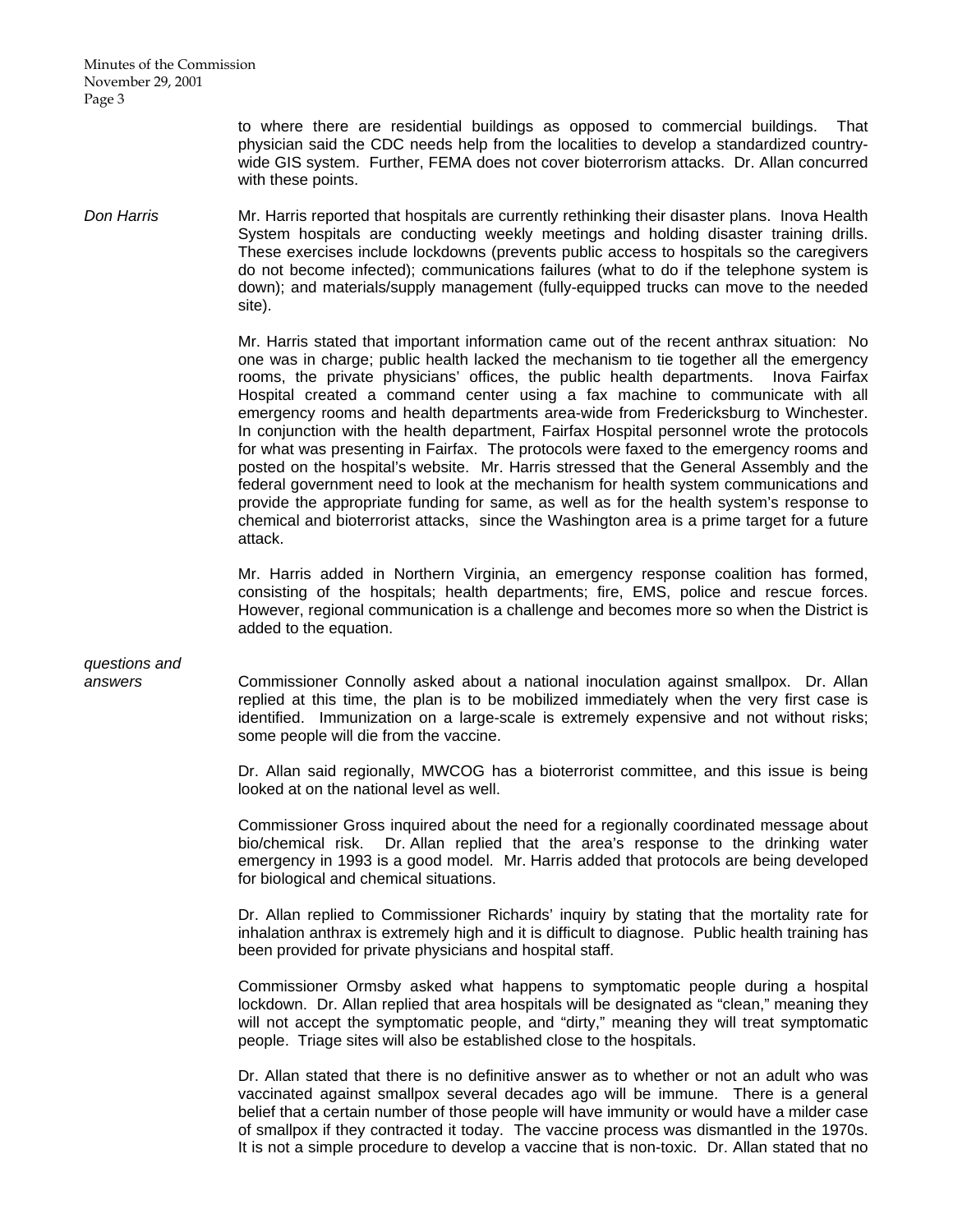> political framework exists for deploying scarce resources. She added that the national pharmaceutical stockpile will become a political football because potentially, there will not be enough serum for everyone in the U.S. This needs to be looked at on the federal level. The good news is that if one has been exposed to smallpox, the vaccine is effective if given within the first four days of exposure.

> On behalf of the Commission, Chairman Hanley thanked Dr. Allan and Mr. Harris for a very informative presentation.

- CONSENT AGENDA Commissioner Connolly moved the consent agenda, consisting of the items outlined below. The motion was seconded and carried unanimously.
	- A. Financial Reports for October 2001
	- B. Resolution No. P02-15: Authorization for the Executive Director to Submit a Proposal to the Chesapeake Bay Local Assistance Department to Provide Comprehensive Planning Assistance to Fairfax County
	- C. Resolution No. P02-17: Authorization to Apply for, Accept, and Subcontract Title I Funds for 2002-2003 for Services Under the Ryan White CARE Act of 1990 as Amended
	- D. Resolution No. P02-18: Authorization to Apply for, Accept, and Subcontract Title II Funds for 2002-2003 for Services Under the Ryan White CARE Act of 1990 as Amended
	- E. Resolution No. P02-19: Authorization to Continue to Administer the Northern Virginia Single Family Regional Loan Fund.
	- F. Resolution No. P02-20: Authorization for the Executive Director to Submit an FY 2002 U.S. Environmental Protection Agency Wetland Program Development Grant Proposal

EXECUTIVE DIRECTOR'S REPORT

*2002* 

 *Census* Mr. Billingsley, NVRC's Director of Demographics, explained that the Census data must be repackaged into a usable format, and he has organized the Virginia data released so far and has written programs to present tabulated information in a pdf format for the web. He has also converted the 1980 and 1990 Census data into a pdf format for the web. He provided a brief presentation on the types of information that will be posted on NVRC's website, www.novaregion.org. Mr. Billingsley advised the Commissioners that the Northern Virginia Data Book is being updated to include 2000 Census data and will be placed on the web.

*Vienna* 

 *Workshop* Mr. Gibb reported that the Vienna Workshop, held November 1-3, was very well attended. Commissioner Boudreau added that the consultants conducting the workshop were terrific, and the Town Council members and residents were very enthusiastic.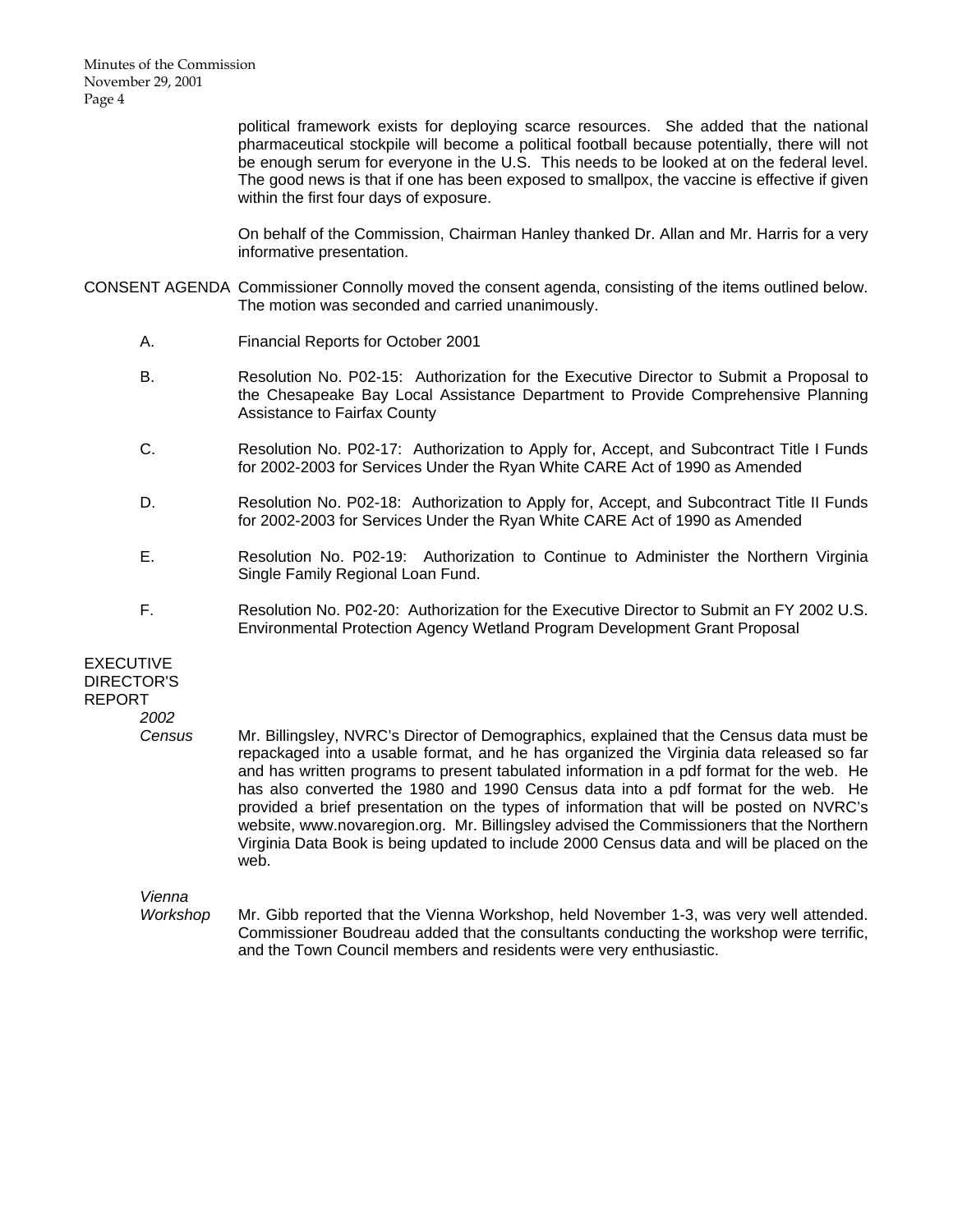> *Home Guide to Emergency Preparedness*

 Mr. Gibb reported that the brochure will be distributed in the Sunday supplements of the December 16 edition of *The Washington Post*. It will be mailed on December 14 to Northern Virginia households that do not subscribe to the Sunday *Post*. Mr. Gibb asked the Commissioners to publicize the brochure in their localities and to let people know it will be posted on NVRC's website.

# CHAIRMAN'S

REPORT Chairman Hanley introduced David Lasso, the Commission's counsel.

 Chairman Hanley called attention to the Commission's proposed meeting schedule for calendar year 2002. Commission Greene noted that Passover begins on March 28. It was agreed that staff will try to find an alternate meeting date for the March Commission meeting.

### FY 2002 DRAFT LEGISLATIVE

PLATFORM Commissioner Connolly, Chairman of the Legislative Committee, noted that the final draft 2002 Legislative Platform was included in the meeting package. Additionally, a statement on public health funding was distributed at the table for consideration. Commissioner Connolly moved adoption of the NVRC FY 2002 Legislative Platform, including the new position (distributed) on funding for response to bioterrorist attacks on public health. Further, Commissioner Connolly stated that he would like to add the following to the end of the last sentence under this position: "...and expansion of communication capability for public health, hospital, and private medical communities." The motion was seconded.

> Commissioner Fisette moved to amend the Land Conservation position statement by adding a period after "...\$50 million per year." The motion was seconded. The motion passed 15 in favor, 12 opposed, with Commissioner Herrity abstaining.

> Commissioner Barg moved to consider the following items separately: Priority Positions on *income taxes and local revenues*; *regional referendum on sales tax rates*; *planning and land use authority*; and the position statements on *land conservation* and *statewide waste management planning*. The motion was seconded.

> The priority position on *income taxes and local revenues* carried. Commissioner Herrity abstained, explaining that he believed the legislative platform contained too many positions and the platform would be ignored by the legislators.

> The priority position on *regional referendum on sales tax rates* carried. Commissioner Herrity abstained.

> The Prince William representatives expressed concern over the inclusion of the phrase "adequate public facilities" in the priority position on *planning and land use authority*. Commissioner Connolly confirmed that this was the Commission's position last year. After discussion, Commissioner Favola moved that the phrase "adequate public facilities ordinances" be removed. The motion was seconded. The motion to amend carried with Commissioner Herrity abstaining. The priority position on planning and land use authority carried. Commissioner Herrity abstained.

> The position statement on *land conservation*, as previously amended, carried, with Commissioner Herrity abstaining.

> Regarding *statewide waste management planning,* Mr. Bulova confirmed for Chairman Hanley that the Northern Virginia Waste Management Board is comfortable with this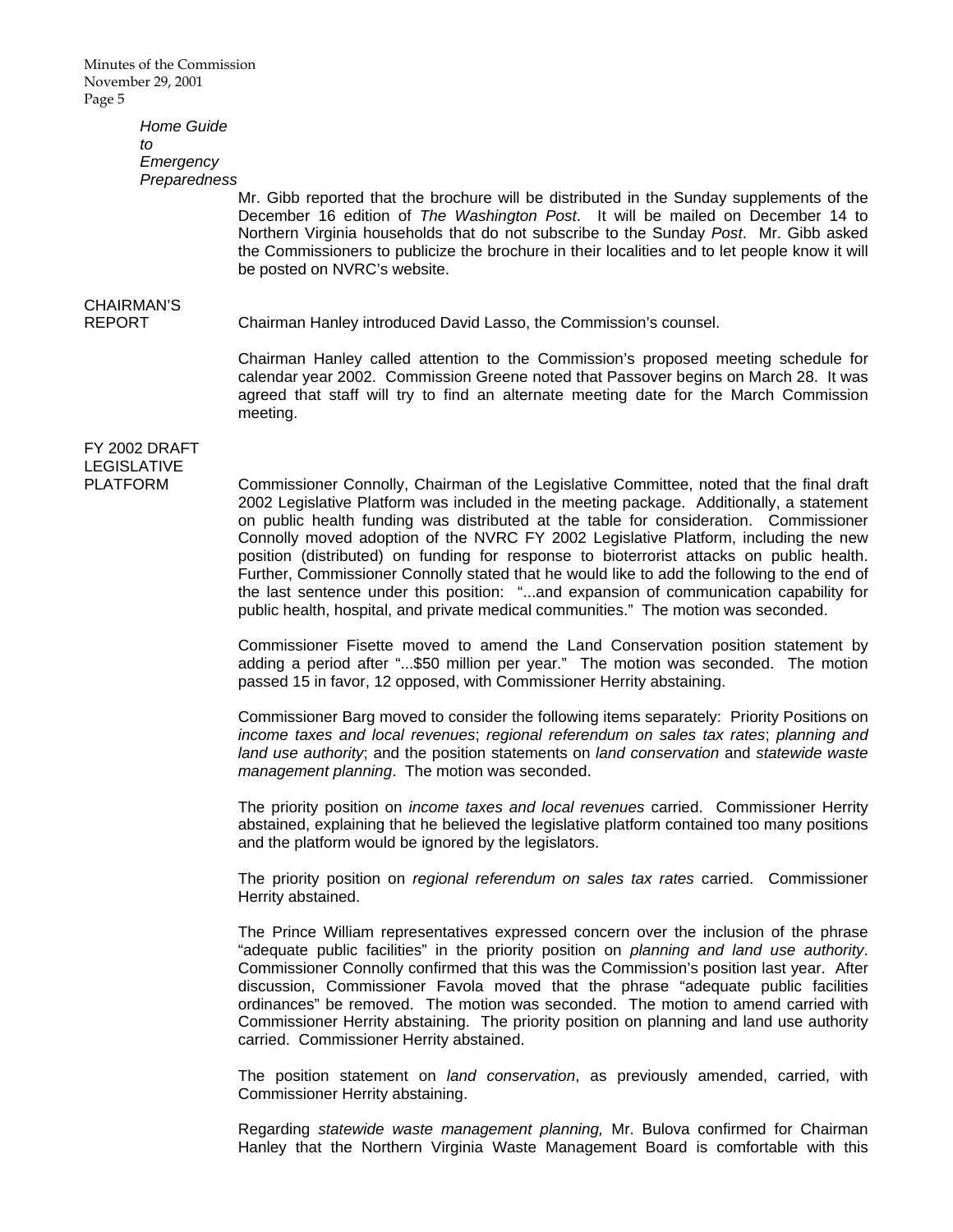position. The position statement on statewide waste management planning carried, with Commissioner Herrity abstaining.

 The Northern Virginia Regional Commission's 2002 Legislative Platform, as amended, was adopted. Commissioner Herrity abstained.

 Commissioner Connolly thanked the members of the Legislative Committee for their work and he also thanked Ms. Rowland, saying that she makes a difficult task look easy. He added that it is challenging to set priorities for a region as large and diverse as Northern Virginia, and setting seven priorities shows discipline. This is an improvement from past years.

The Legislative Platform will be posted on NVRC's website.

## **COMMITTEE** REPORTS

*Operations* Chairman Hanley read Commissioner Herrity's November 20 letter to her requesting a list of the auditors employed by NVRC for the past ten years, as well as information on outside accountants used during that time. Chairman Hanley responded to this request, and in turn received a proposed resolution from Commissioner Herrity. Copies of the correspondence and the proposed resolution were distributed at the meeting. Chairman Hanley explained that resolutions should go through committees and she had referred this one to the Operations Committee.

> Commissioner Umstattd, NVRC Treasurer and Chairman of the Operations Committee, reported that the Operations Committee met earlier this evening in a special meeting with the Commission's counsel Mr. Lasso. Commissioner Umstattd added that the resolution was not clear in what further information was being sought.

> The Operations Committee takes seriously the apparent allegations in the resolution. Mr. Lasso was asked if there had been any statutory violations by having the same accountants for three to five years; he could find no statute prohibiting that. The Virginia Society of CPAs was contacted as to what is common practice. Commissioner Brown reported that organization has had the same auditors longer than NVRC has used any firm as its auditors. The ethical guidelines of the VSCPA state it is a requirement for a CPA firm to determine whether it is independent.

> The committee reviewed the past ten years and determined that the practice has been, and it has been adhered to, to issue a competitive solicitation every three to five years to handle the Commission's audit. Typically, the engagement has been three years with an option for two one-year extensions.

> Commissioner Umstattd requested that this issue be referred back to the Operations Committee for further consultation with the Commission's attorney, as some of the allegations in Commissioner Herrity's resolution could be libelous, if unfounded. As an attorney, she expressed concern that neither the Commission nor any of its members be jeopardized.

> Commissioner Herrity stated the issue is whether it is a problem if accounting services are provided by the firm providing auditing services. He added that he believes auditing services should be put out to bid every year. Commissioner Herrity then moved his resolution. The motion was seconded.

> Commissioner Jenkins asked the value of the auditing contract and was told it is approximately \$5,000. Commissioner Wilbourn asked if there are additional billings over the contracted amount. Mr. Gibb replied that the audit is a flat fee, but the accounting consultant has been paid a monthly consulting fee of \$950. The monthly fee was recently reduced, as staff has taken on more accounting responsibilities.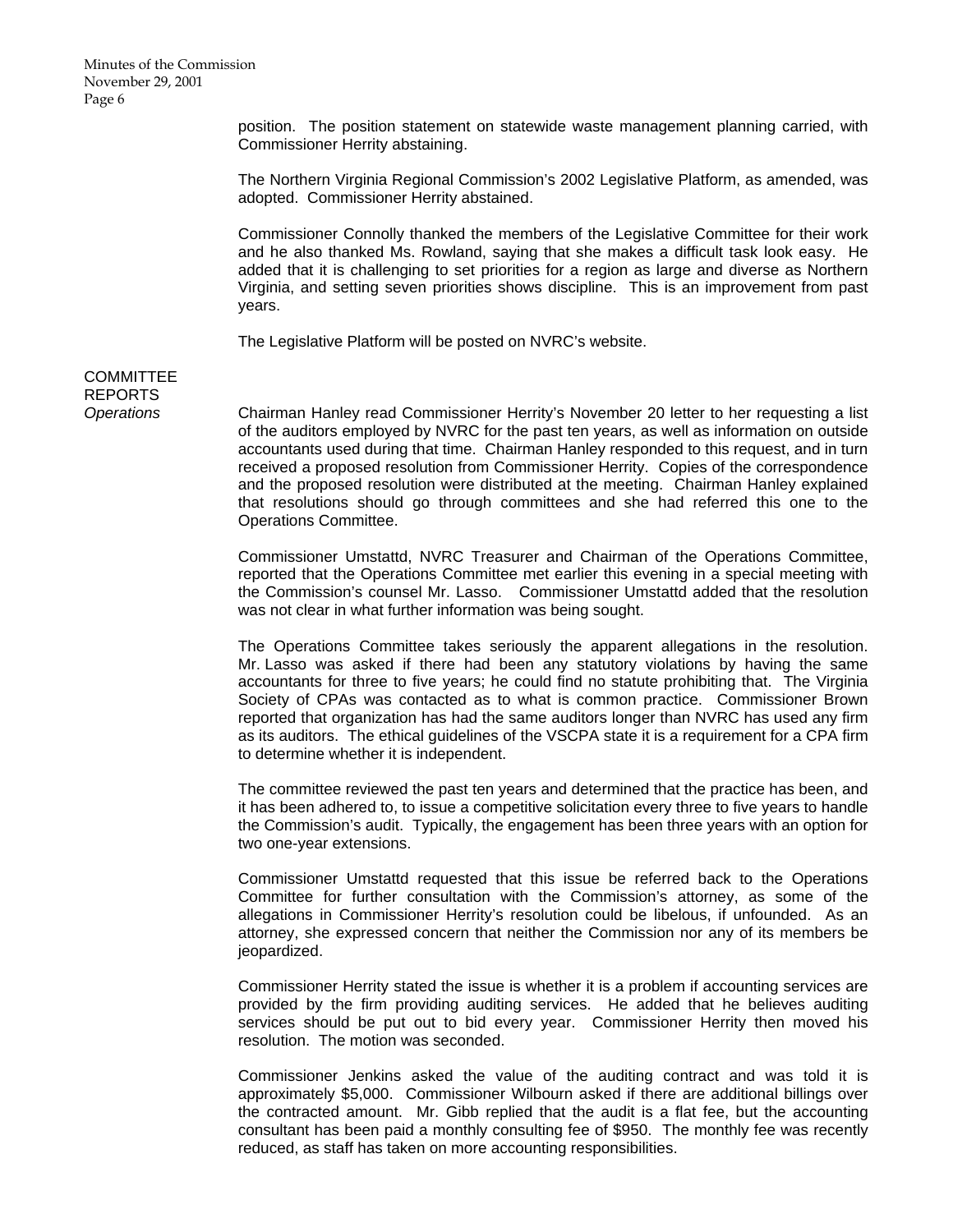Commissioner Brown stated that there are a number of governing bodies that discuss what independent certified public accountants (CPAs) do. They must be independent in order to audit. He reported he has checked with the Virginia Society of CPAs and the State Board of Accountancy and found that on the surface, everything that has been done here is appropriate. In reply to Chairman Hanley's inquiry, Commissioner Brown said he is a CPA and also performs audits from time to time.

 Commissioner Bulova expressed concern that if the Commission acts on this resolution, it may give the appearance that the members believe there was a problem. She moved that this issue be referred to the Operations Committee to review the policies, and report back to the Commission with recommendations on proposed policies. The motion was seconded.

 Commissioner Connolly stated that this resolution is guilt by innuendo. If the resolution is not addressed, it will give the appearance that the executive director and, by implication, the auditing firm and the accountant have "appeared to do something ethically and legally wrong." Commissioner Connolly said there is no basis for believing that to be true. He then urged Commissioner Bulova to withdraw her motion.

 Commissioner Brown informed the members that CPAs decided a number of years ago that being professionals, they ought to be able to police themselves. Other CPAs audit the work of auditors.

 Commissioner Herrity said the point of his resolution is to determine what are duties of the accountant and what are the duties of the auditor.

 Commissioner Brown read section 101-3 — Accounting Services [part 2] of the American Institute of Certified Public Accountants' Professional Standards:

*A member providing such services to a client must meet the following requirements to be considered independent:* 

*2. The member* [the accountant performing a services] *must not assume the role of employee or of management. For example, the member shall not consummate transactions, have custody of assets, or exercise authority on behalf of the client. The client must prepare the source documents on transactions in sufficient detail to identify clearly the nature and amount of such transactions. The member should not make changes in such basic data without the concurrence of the client.*

After further discussion, Commissioner Bulova withdrew her motion.

 Commissioner Monroe moved to table the motion. The motion was seconded. Counsel was asked for his opinion. Mr. Lasso stated that if the motion to table carries, the resolution would, in effect, be set aside but could come up again; voting on the resolution would decide its disposition. Commissioner Monroe withdrew his motion to table.

The motion failed. Commissioner Herrity requested a recorded vote:

 Commissioner Herrity voted in favor. Commissioners Hanley, Wilbourn and Wren abstained. Commissioners Barg, Boudreau, Brown, Bulova, Chesley, Connolly, Favola, Fisette, Goessman, Greene, Gross, Holley, Hudgins, Jenkins, Ludvigsen, Monroe, Ormsby, Parrish, Pepper, Petersen, Putman, Rapanut, Richards, Rust, Umstattd and White voted against.

 Commissioner Bulova moved that the issues raised by the failed resolution be referred to the Operations Committee for review and a report back to the Commission, perhaps with recommendations for policy changes; that the Operations Committee obtain information